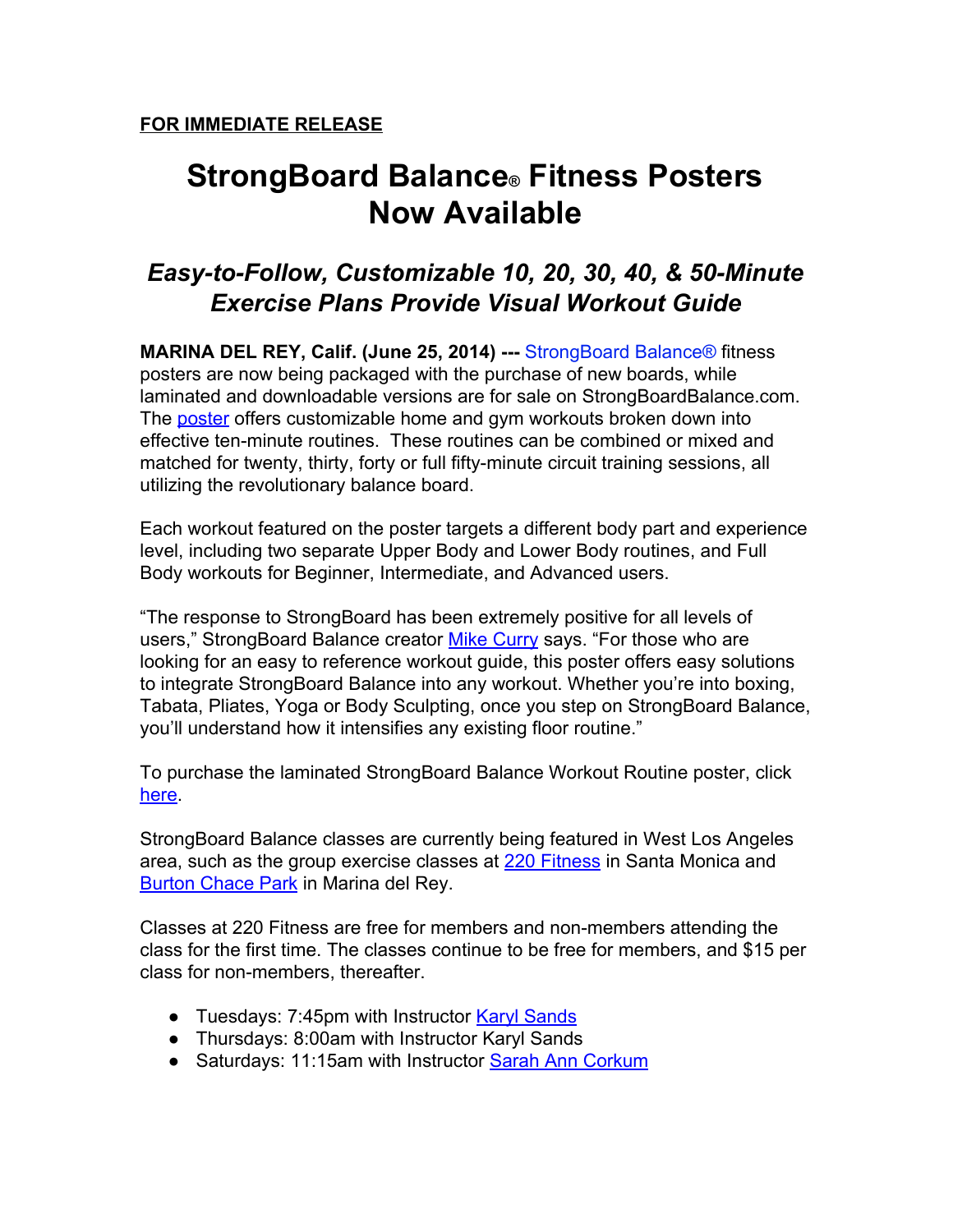Since the product's launch in late 2013, StrongBoard Balance has attracted praise for its ability to provide an efficient method to strengthen and train the entire body. It improves proprioception, intensifies floor workouts, tones and sculpts, and expedites results; all while increasing fat burning and weight loss. Created for every body, from young and old, fitness experts, nine-to-fivers, those recovering from injury, or in top physical condition, StrongBoard Balance is a fun, effective, and innovative way to workout.

For more information about StrongBoard Balance and where to purchase, [click](http://www.google.com/url?q=http%3A%2F%2Fstrongboardbalance.com%2F&sa=D&sntz=1&usg=AFQjCNFncwbiCb0Ht92GUSUYsAwJkMPafg) [here.](http://www.google.com/url?q=http%3A%2F%2Fstrongboardbalance.com%2F&sa=D&sntz=1&usg=AFQjCNFncwbiCb0Ht92GUSUYsAwJkMPafg) A video of StrongBoard Balance in use by people of all fitness levels and age groups can be seen [here.](http://www.youtube.com/watch?v=clI8dq2gCPw&feature=share&list=FLn7r7-2RwMrThW8FAZN_zxg&index=10) To view a video of an outdoor StrongBoard Balance class, click [here.](https://www.youtube.com/watch?v=3qBmMaBvXcw)

Media wishing to review StrongBoard Balance may contact [Adella@StrongBoardBalance.com](mailto:Adella@StrongBoardBalance.com)

## **About StrongBoard Balance:**

StrongBoard Balance is a one-of-a-kind, premiere balance platform for all levels of fitness enthusiasts. Designed to complement and intensify users' favorite workout routines, StrongBoard Balance's patented 'multi-spring technology' provides full-body fitness to increase muscle activation and calorie burn. As a portable and electricity-free platform, it allows users to train using their own body weight for resistance during full-motion exercises. Paired with a licensed physical therapist, StrongBoard Balance aids in the recovery of many injuries created by imbalance. It gently increases the patient's flexibility, range of motion, and strength. Over time and with repeated use, exercising with StrongBoard Balance helps rebuild the bridge between the brain and the injured muscle. As users regain strength and decrease the pain associated with the injury, their range of motion increases allowing for increased blood flow and further healing. For more information, visit [http://StrongBoardBalance.com,](http://www.google.com/url?q=http%3A%2F%2Ft.ymlp312.net%2Fywjsalaujqjmataemqatauwhem%2Fclick.php&sa=D&sntz=1&usg=AFQjCNEI3UY-ObpmMtcj4qb3H5WRx05Kzg) [www.Twitter.com/StrongBoard,](http://www.google.com/url?q=http%3A%2F%2Ft.ymlp312.net%2Fywjhazaujqjmaiaemqacauwhem%2Fclick.php&sa=D&sntz=1&usg=AFQjCNFO0_8_h_-41My05nxSv24raSakKA) [www.YouTube.com/user/StrongBoardBalance,](http://www.google.com/url?q=http%3A%2F%2Ft.ymlp312.net%2Fywjwaoaujqjmakaemqaaauwhem%2Fclick.php&sa=D&sntz=1&usg=AFQjCNGs0TYIcrs__2LYsQoP6UXBQZIO_g) or [www.facebook.com/StrongBoard.](http://www.google.com/url?q=http%3A%2F%2Ft.ymlp312.net%2Fywjqaxaujqjmaiaemqaiauwhem%2Fclick.php&sa=D&sntz=1&usg=AFQjCNE9KEc3-oQITG2Lw3GMCad7udrdgQ)

## **Keywords:**

**StrongBoard Balance, StrongBoard, Balance, StrongHold Fitness, An Evolution In Fitness, poster, routines, 10 minute workout, circuit training, 220 Fitness, Santa Monica, StrongBoard class, review, reviews, physical therapy, balance board, platform, springs, exercise, workout, fitness, evolution, revolutionary, strength, agility, flexibility, endurance, healthy, coordination, muscles, injury, rehab, rehabilitation, sports, athletes, physical trainer, motion, core strength, Mike Curry, [StrongBoardBalance.com](http://www.google.com/url?q=http%3A%2F%2Fstrongboardbalance.com%2F&sa=D&sntz=1&usg=AFQjCNFncwbiCb0Ht92GUSUYsAwJkMPafg)**